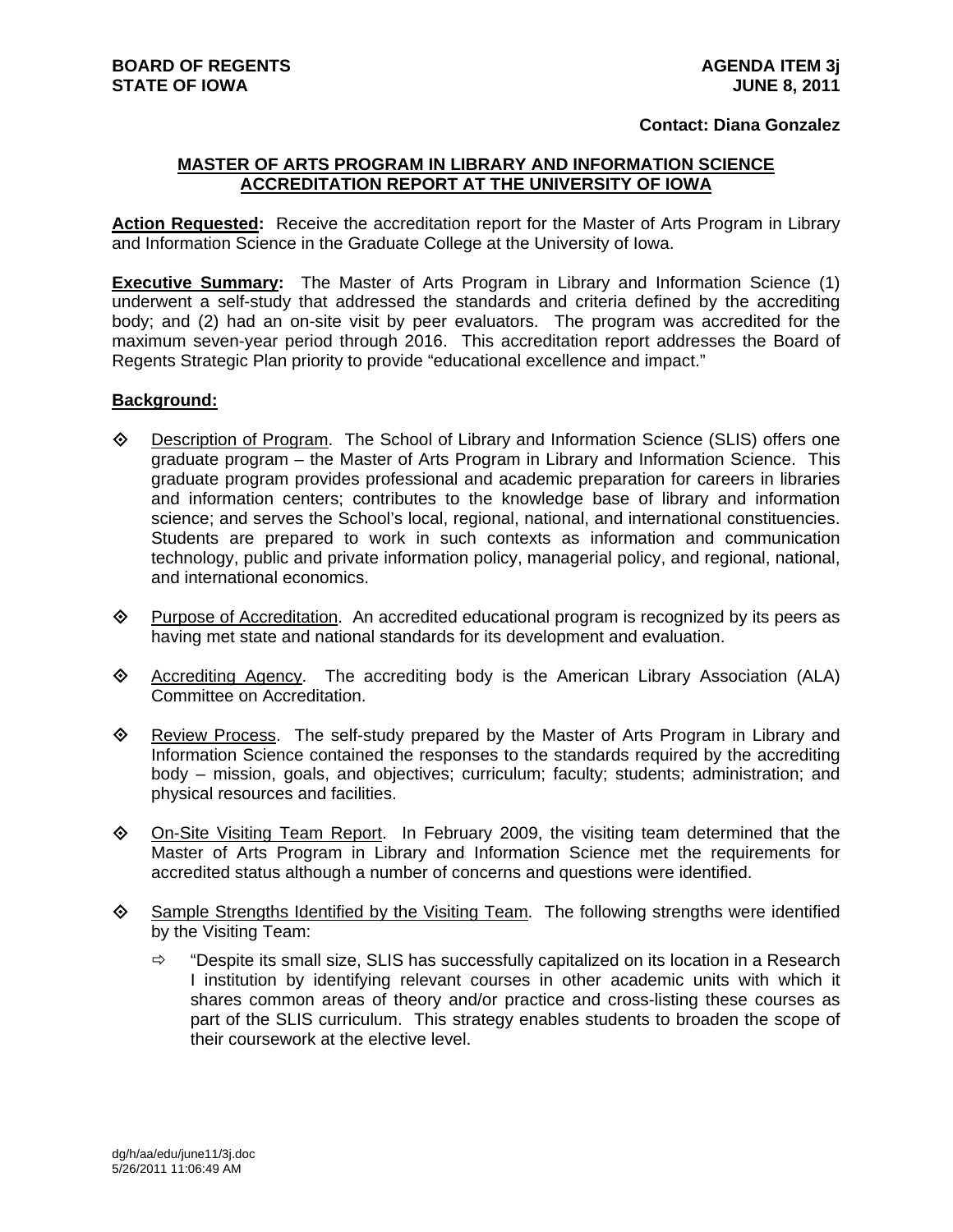- $\Rightarrow$  Faculty are aggressively reaching out to incorporate emerging electronic technologies into the curriculum.
- $\Rightarrow$  The school is successful in its efforts to instill in its students both leadership skills and a commitment to continuing professional development.
- $\Rightarrow$  The SLIS is committed to diversity as evidenced by the composition of its faculty and this commitment is also reflected in the curriculum where students are introduced to the issue of diversity in libraries in the Cultural Foundations course and provided the opportunity to explore the idea further in elective courses."
- $\Diamond$  Sample Opportunities Identified by the Visiting Team. The Visiting Team identified the following opportunities for the program:
	- $\Rightarrow$  "Adjunct faculty indicated the need for better and more systematic communication with the School and more predictability about when their services will be needed.
	- $\Rightarrow$  The School has participated in the LIS Access Midwest Program (LAMP), a regional network of 10 Midwest universities and their libraries that encourage students from historically underrepresented groups to enter the field of library and information science. The School reports that this project has been worthwhile, but they have seen no major shift in demographics as a result of their participation.
	- $\Rightarrow$  The alumni survey revealed the need to promote placement services more extensively.
	- $\Rightarrow$  The director indicated that he is not currently able to devote much attention to important activities, such as alumni relations, development, recruitment, and publicity.
	- $\Rightarrow$  The budget does not appear robust enough to ensure needed upgrades to computing equipment on an ongoing basis."
- Accreditation Status. In March 2010, the Committee on Accreditation of the American Library Association awarded continued accreditation to the Master of Arts Program in Library and Information Science. "However, the Committee had a number of very serious concerns and questions." The School was asked to provide the following information in a Special Report, due March 15, 2010. (The School's responses are in italics.)
	- 1. "A statement of the program's planning process. The absence of a formal strategic plan since 1997, policy documents regarding planning, and evidence that the SWOT analysis has been used in program planning suggest the lack of a 'broad-based systematic planning process'."

*SLIS provided the ALA with a statement approved by the faculty that commits the school to strategic planning as a regular part of the business of the department and a timeline for creating a formal strategic plan by January 2011. SLIS submitted its new Strategic Plan as part of the Biennial Narrative Report in December 2010.* 

2. "A clear statement of program goals and student outcomes, and the process by which they are developed and approved. The differences between the Program Presentation's description of program goals and student learning outcomes, and inconsistencies within the Program Presentation mean that those goals and outcomes are unclear, and thus cannot form the 'essential frame of reference for meaningful external and internal evaluation'."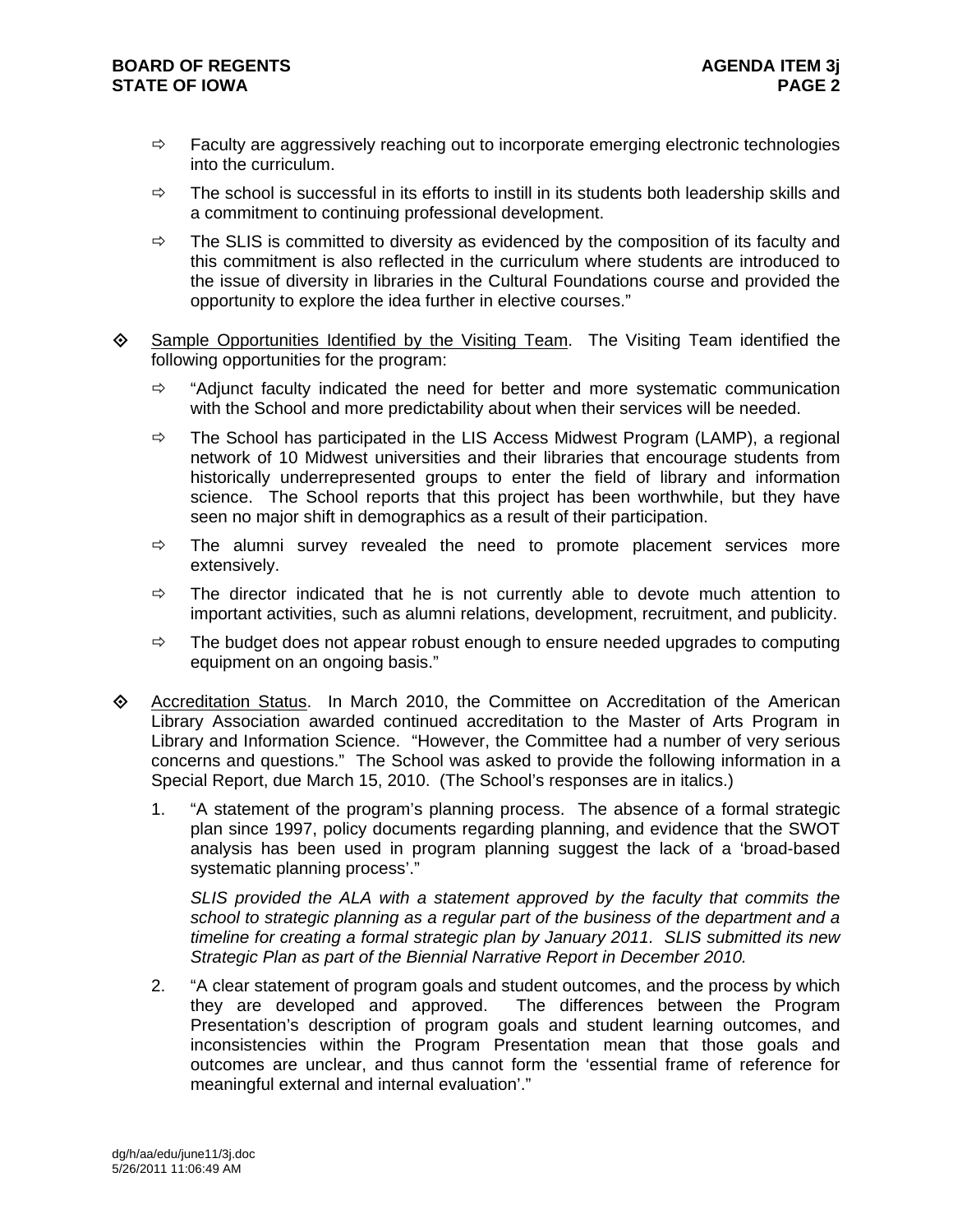*SLIS faculty held two retreats to update the program goals and student outcomes. The faculty created seven categories of goals and identified the student outcomes from those goals. They also developed a process to measure the level of student mastery through the curriculum. As a result of this review process, SLIS changed two courses which were deemed essential for the program outcomes – (a) Search and Discovery and (b) Organizational Management; both courses are now required for graduation beginning with the incoming class in Fall 2010. The School's Curriculum Committee also began a new process to align specific course outcomes with program goals in an effort to standardize the student experience and provide more advising guidance.* 

3. "Additional evidence of how the program collects and analyzes systematic multifaceted data on student achievement and uses it for program and curricular evaluation and planning."

*SLIS provided more explicit information on what sources the program uses to track student achievement and how the data are used to inform evaluation and planning. To ensure that students who are struggling are identified, the School instituted policies to survey the graduate students each semester as well as advising practices; the School also developed a procedure on exit interviews to obtain student feedback to determine if the program met students' expectations. Through its work to respond to the concerns on systematic use of data, the School realized it had the data; the data just needed to be used more effectively.* 

4. "Additional data on courses taught by full-time faculty and part-time or adjunct faculty. We have serious concerns regarding the heavy reliance on adjunct faculty (unreported in the Program Presentation and the Association for Library and Information Science Education statistical report) which became evident during the meeting."

*SLIS provided detailed data, such as charts and graphs, on courses taught by*  full-time, part-time, and adjunct faculty. SLIS explained that the data is somewhat *skewed by the higher percentage of adjunct faculty used to deliver an Institute of Museums and Library Services grant-supported course targeting teacher librarians which is not the case in the regular program. SLIS also explained that adjunct faculty primarily teach electives where the enrollment averages 10 students in contrast to the 35 students in a required course taught by full-time faculty.* 

5. "A plan for more consistent and predictable scheduling of electives to assist students in constructing coherent programs of study."

*SLIS developed a plan to publish the course schedule three semesters beyond the semester in session. Other courses may also be listed, but all courses listed in the published rotation will be taught as scheduled. This predictable schedule should assist students to construct coherent programs of study. As noted in the Biennial Report, the School began an entire overhaul of its website to make current, accurate and easily accessible information on the School and its program available to students.* 

6. "The status of and prospects for the search for a new program director."

*The Dean of the Graduate College responded to the status of and prospects for the search for a new program director. The Graduate College is committed to working with SLIS to conduct a search in 2010-2011 with an anticipated appointment starting in Summer/Fall 2011.*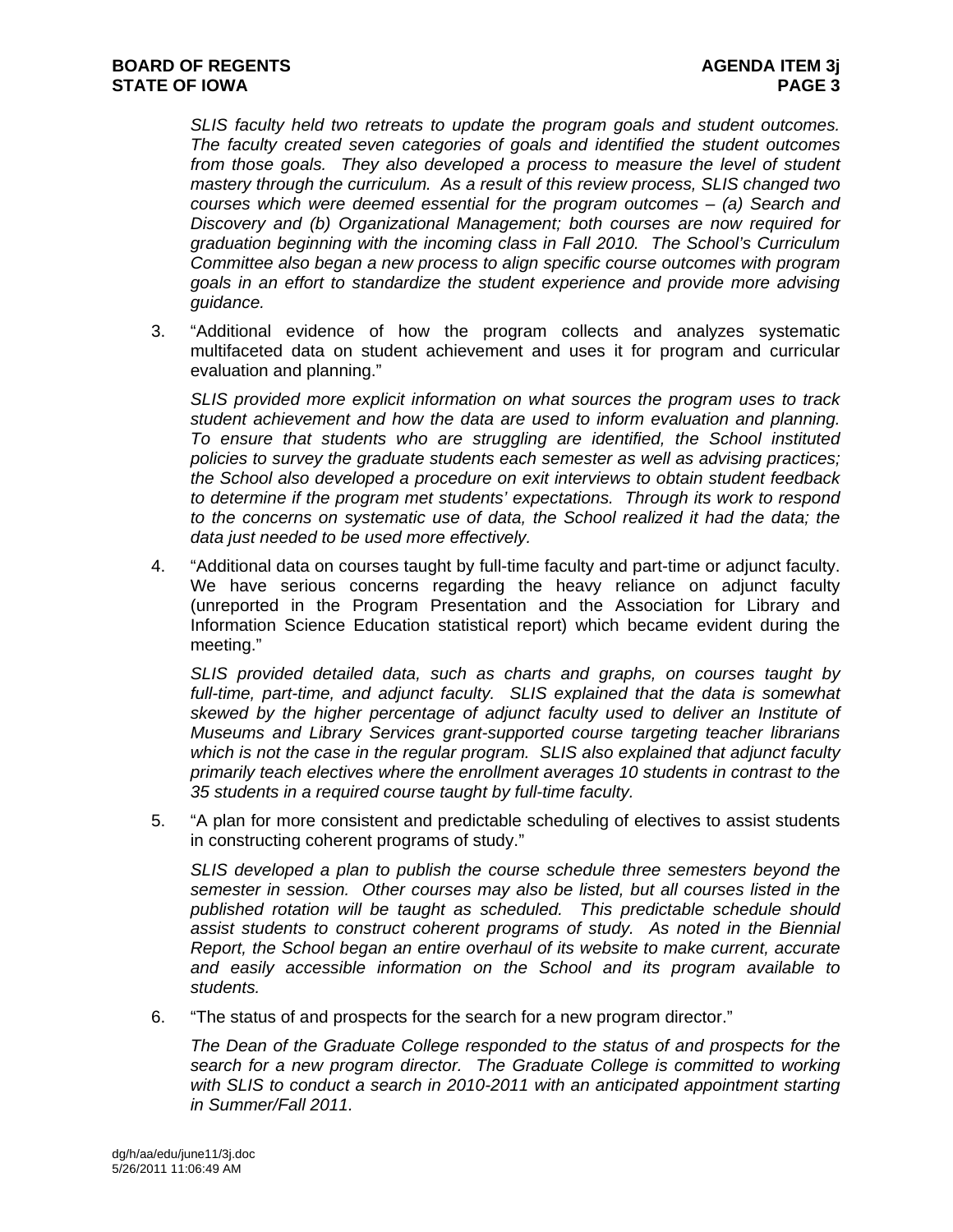- Response from Committee on Accreditation. On April 18, 2010, the Committee on Accreditation informed the School that the Committee had accepted the annual statistical and special reports submitted by the School. It also directed the School to "give particular attention to providing additional information related to Standards II and IV in the biennial narrative report due on December 1, 2010.
	- $\Rightarrow$  "Additional evidence on how the program collects and analyzes systematic multifaceted data on student achievement and uses it for program and curricular evaluation and planning." (The School's responses are provided in italics.)

*During the past two years, the School has been involved in ongoing curriculum revision, beginning with a retreat in Spring 2009 to identify program goals and outcomes. A standing curriculum committee recommended that the school add requirements for students to take 'Search and Discovery' and 'Organizational Management' as central concepts in the field (II.2). These courses had previously been part of a suite of courses from which students could choose. Course offerings*  have been stabilized with all required courses offered annually and on a set cycle. *New classes have been initiated targeted to specific student goals and interests (specifically Conservation and Preservation, which merged two previously existing courses into a more attractive option). Grants have allowed the School to establish tracks in School Media and Digital Librarianship. The School Media track required work with the College of Education and the State Board of Education to align program outcomes with accreditation requirements. This work led to an initial licensure program for teachers seeking a teaching endorsement in librarianship.* 

*Most recently, the faculty asked for an advising document to help them guide students to appropriate classes for career tracks. The Curriculum Committee has begun to align specific course outcomes with program goals to standardize the student experience and provide more advising guidance (II.1). This work aligns with the university's strategic goal to improve advising to graduate students. The most specific goals are encapsulated in Standard II.4. The school's objective is for students to 'construct coherent programs of study that allow individual needs, goals and aspirations to be met within the context of program requirements.' The processes reflect Standard II.7 – 'the curriculum is continually reviewed and receptive to innovation; its evaluation is used for ongoing appraisal, to make improvements, and plan for the future.'* 

*A student with a journalism background was hired in Fall 2009 as the web editor. This student is provided a graduate assistantship to report on events around the school and to be a student voice in making the website more useful. This decision*  has dramatically improved the usefulness of the website while providing the School *with a valuable student perspective on how the site is used. This year, the School began an entire overhaul of its website architecture. The School moved to more stable servers in the Graduate College and began working with their web designer to improve navigability and usability. These changes directly addressed Standard IV.2, to make 'current, accurate, and easily accessible information on the school and its programs' available to 'students and the general public.' The admissions committee continues to function with clearly articulated standards for admission, and students continue to construct 'coherent programs of study that allow individual needs, goals, and aspirations to be met within the context of program requirements (IV.4).'*